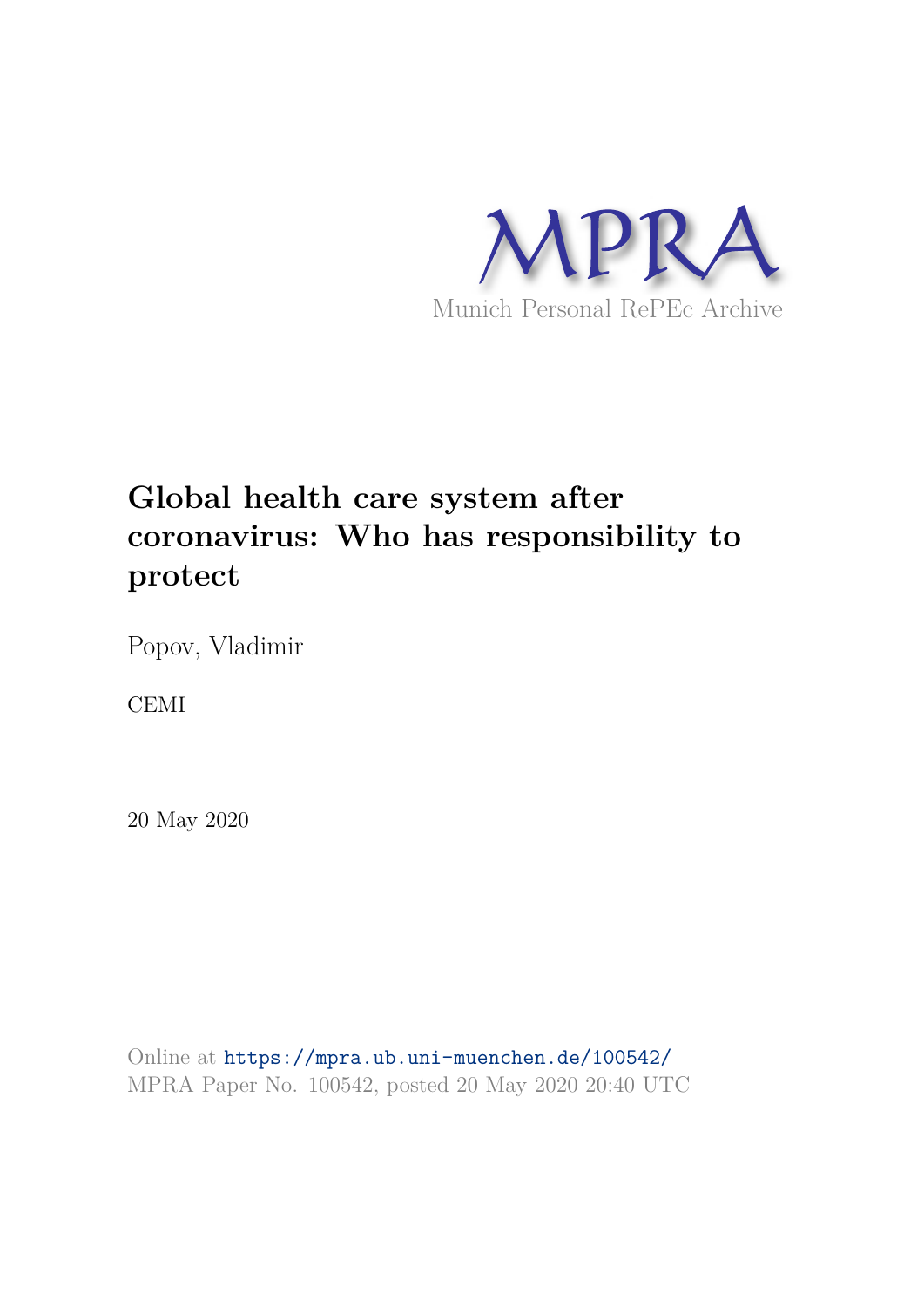**Global health care system after coronavirus: Who has responsibility to protect** 

#### **Vladimir Popov**

#### **ABSTRACT**

The debate between the US and China about the responsibility for the COVID-19 pandemic raises important questions about the obligations of national governments in the global health care domain. Whereas the US attempts to put the blame on China do not have any serious legal or moral justifications, there is certainly a rationale for the establishment of certain minimal standards in the provision of health care for particular countries. Externalities in the global health care protection are too obvious – costs of underinvestment into the national health care system are borne not only by the country in question, but by the whole world.

It is argued that countries should have certain obligations in providing health care services and protecting the population from diseases, especially infectious diseases, similar to the obligations in the framework of the responsibility to protect (R2P) concept that requires countries to protect their citizens from human rights violations. From the point of view of ensuring high life expectancy at a given level of per capita income and spending on health care, China is doing better than many other countries, including the United States that has high per capita income, spends 17% of GDP on health care, but does not provide universal access to health care and lags behind countries with a similar level of economic development in terms of life expectancy (79 years).

**Keywords**: Health care system, coronavirus, responsibility to protect, life expectancy, private and government health care spending.

**JEL**: H51, I14, I15, I18, P36.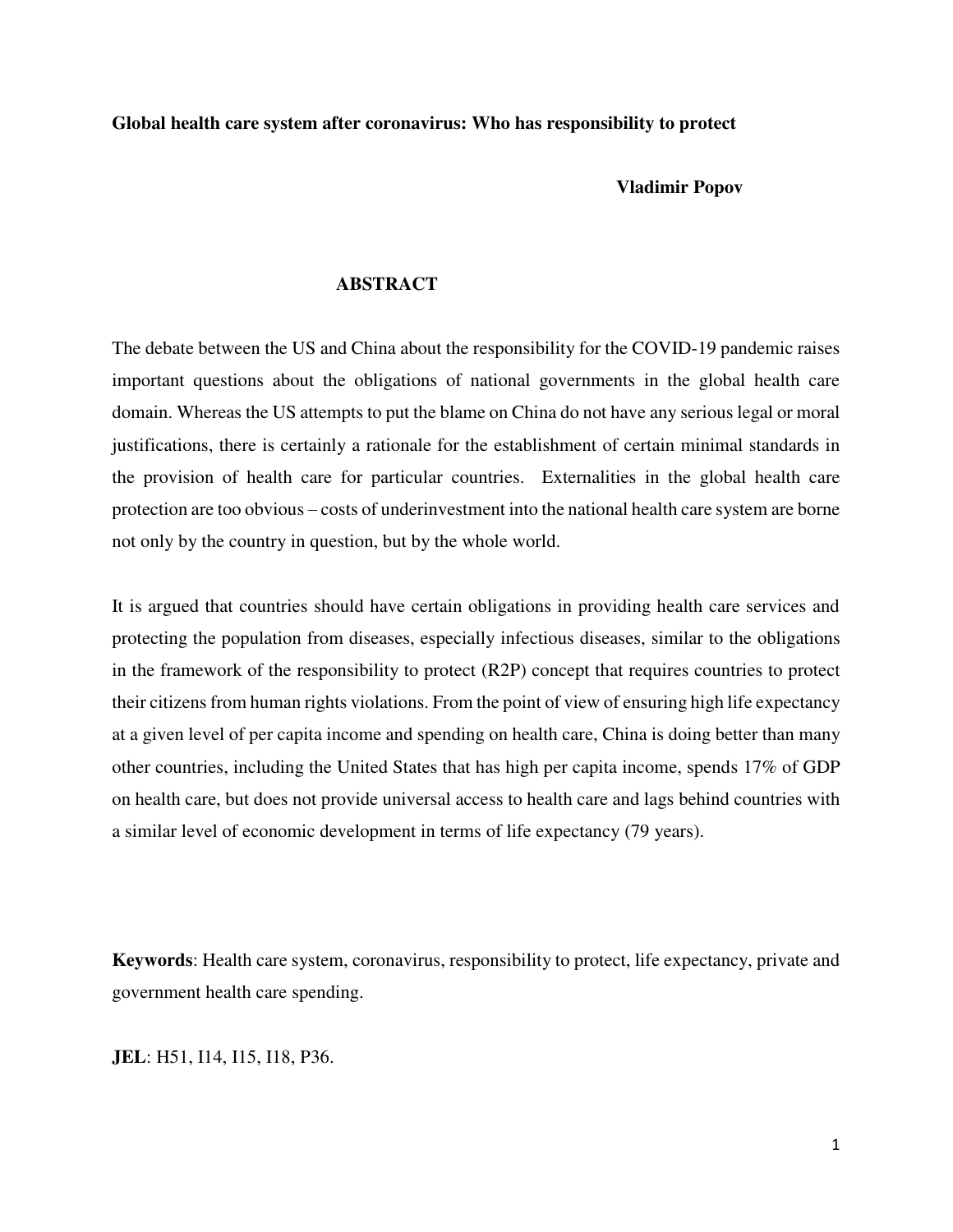#### **Global health care system after coronavirus: Who has responsibility to protect**

#### **Vladimir Popov**

In early 2020 the US and China were blaming each other for spreading the coronavirus. American politicians are seriously talking about taking China to court for the damage it did to the US and/or imposing sanctions intended to punish China and influence its behavior. The US withheld their contribution to the World Health Organization, accusing it in acting in Chinese interests. U.S. President Donald Trump and Secretary of State Mike Pompeo have repeatedly blamed China for the damages caused by the COVID-19, and Missouri Attorney General Mr. Schmitt even filed a lawsuit against China.

"The Chinese government lied to the world about the danger and contagious nature of COVID-19, silenced whistleblowers, and did little to stop the spread of the disease," Mr. Schmitt said. "They must be held accountable for their actions." He believed that Missouri residents have suffered possibly tens of billions of dollars in economic damages<sup>1</sup>.

Of course, there is no legal basis for US claims to get compensation and there are no legal ways to force an unwanted policy on a country that is a permanent member of the UN Security Council and enjoys a veto power. The question is, however, whether the world order should be changed in the future, so that such measures become possible?

If the responsibility to protect (*R2P*) concept is extended to public health domain, the performance of the US that does not have the universal health care insurance, spends more than other countries on health care as a % of GDP (17%), but lags in terms of life expectancy, would be considered substandard. The US record in fighting the 2020 coronavirus pandemic poses additional questions about the adequacy of the American health care system. On the contrary, Chinese performance is quite impressive on all these counts.

 $\overline{\phantom{0}}$ 

<sup>1</sup> Coronavirus: Missouri sues Chinese government over virus handling. BBC News, April 22, 2020 [\(https://www.bbc.com/news/business-52364797\)](https://www.bbc.com/news/business-52364797).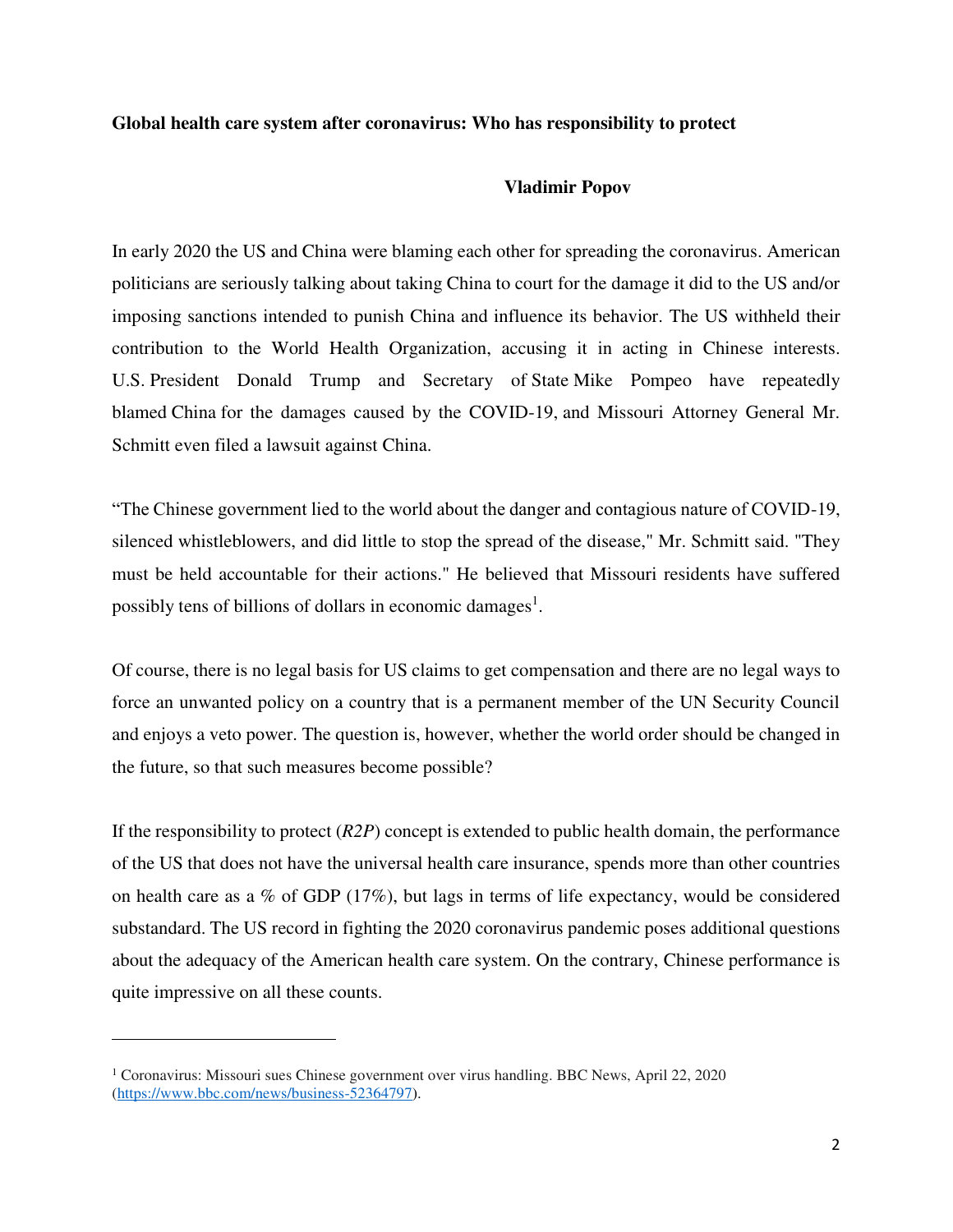#### **Responsibility to protect concept and global health care system**

The Responsibility to Protect (R2P) concept is a global political commitment of sovereign countries to protect all populations from mass atrocities, crimes and human rights violations; it was endorsed by all member states of the United Nations at the 2005 World Summit. Should we extend this responsibility beyond cases of genocide, ethnic cleansing, war crimes and crimes against humanity, so that the R2P includes also the commitment to protect the population in case of pandemics and natural disasters? If a country does a poor job in protecting its own population from diseases, tsunamis and earthquakes, should the international community (on the decision of the UN Security Council) have the right and the obligation to intervene?

Consider the current coronavirus pandemic. It is extremely interesting from the scientific point of view to find out from where the virus originated initially, but for establishing a legal and moral responsibility, it does not really matter, whether it came from the wet market, from the bio laboratory in Wuhan, or from elsewhere, as long as the spread was not intentional and the sanitary and safety regulations were not violated. For the future though, it would be good to adopt additional regulations that prevent the uncontrollable spread of the viruses.

In particular, these regulations should be associated with the proper standards for sanitary conditions, for the national health care systems and for the capacity of countries to introduce proper quarantine measures in cases of pandemics. It is widely accepted by experts in public health economics that health care is an area with a lot of externalities – social returns from the investment into health care are greater than private returns, and hence this investment should be financed by the state. The same goes for the national spending on health care – global benefits from spending on health care are greater than the national benefits, whereas the costs of underinvestment into the national health care system are borne not only by the country in question, but by the whole world.

Imagine unimaginable today – the world without borders with a democratically elected benevolent social planner fixing the global health care system so as to make it beneficial for all leaving no one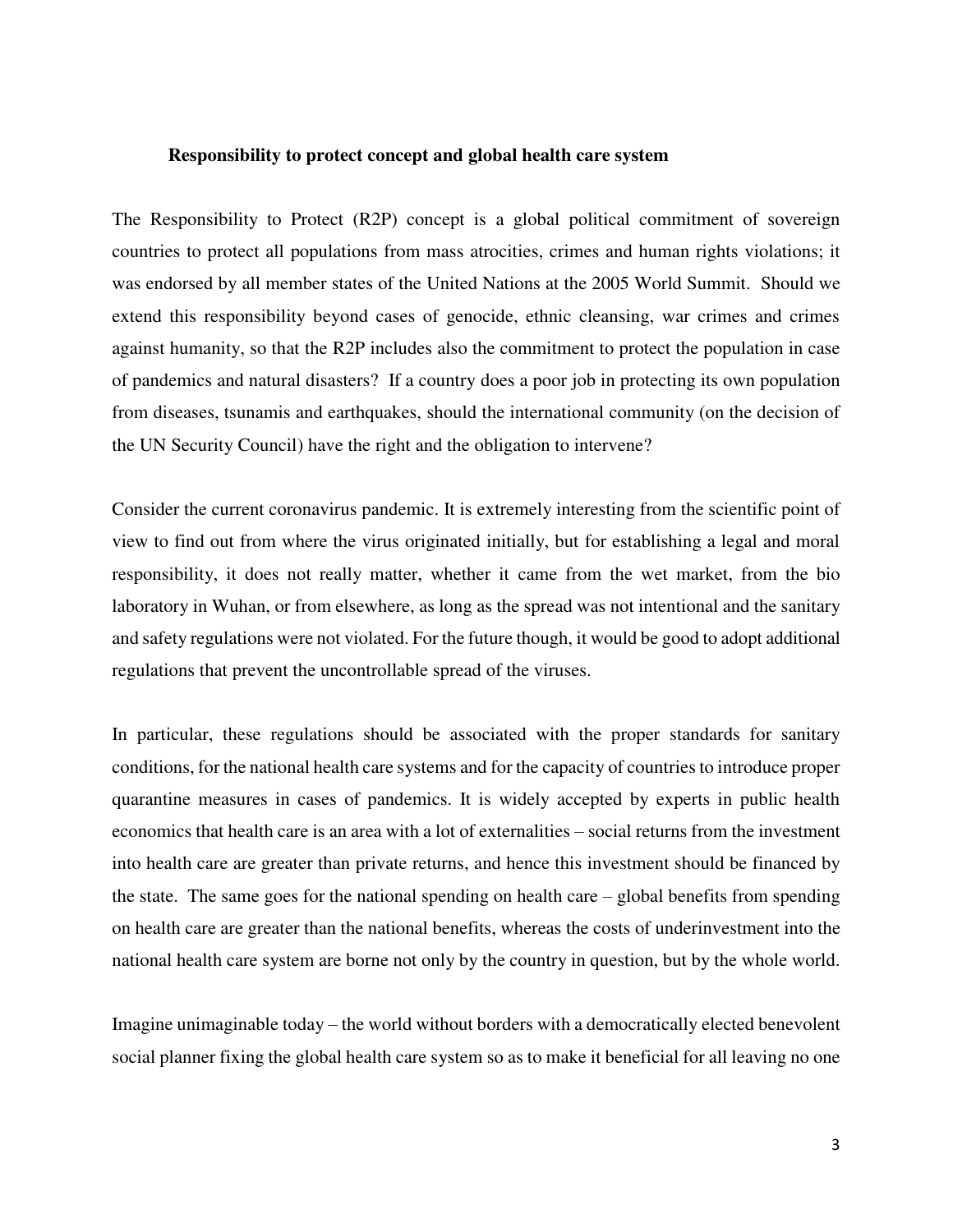behind. She will probably be following a strategy based on (but not limited to) several general principles.

#### **Global health care system for all**

**First, countries have a responsibility to ensure a certain level of life expectancy of their citizens provided they have a certain level of economic development (per capita income).** As fig. 1 suggests, there is a strong correlation between per capita income and life expectancy, but some countries are doing better than the others. China, Japan and many EU countries have higher life expectancy than their income per capita suggests, whereas South Africa, Russia, Saudi Arabia and the US have lower life expectancy than could be predicted given their purchasing power parity (PPP) per capita GDP. Usually this happens when income of the countries is distributed unevenly and access to the healthcare system is not the same for rich and poor. As fig. 2 shows, there is an obvious negative relationship between life expectancy and income inequalities, as measured by Gini coefficient of income distribution, even without control for the level of development.



**Figure 1. Life expectancy and PPP GDP per capita in G20 countries in 2017** 

Source: WDI.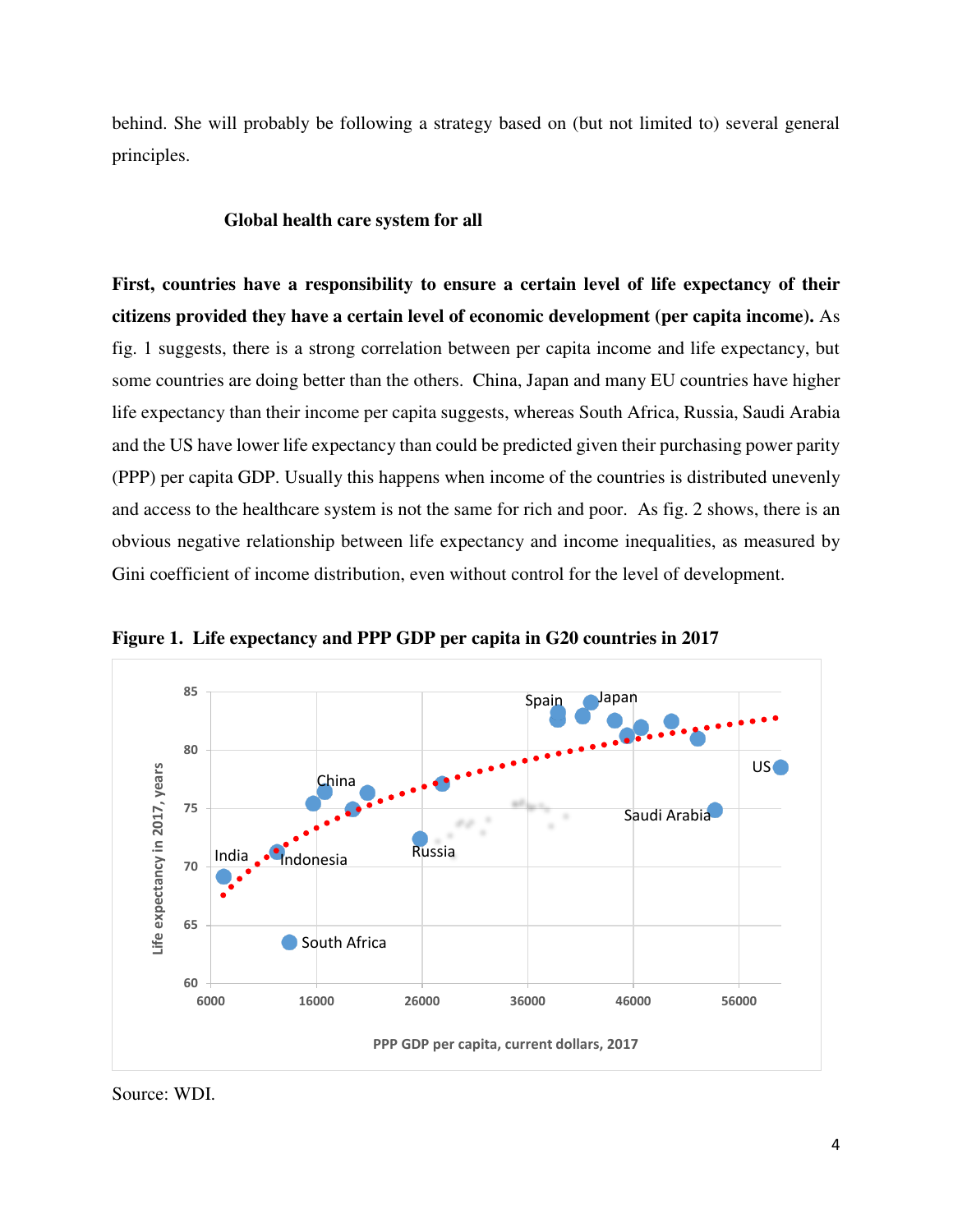

**Figure 2. Life expectancy and Gini coefficient of income distribution in G20 countries in 2017** 

Source: WDI.

In general, in former communist countries income inequalities were low and the access to health care was free and rather universal. Even after the mortality crisis in the 1990s life expectancy in former communist countries was on average 5 years higher than in other countries with the same level of development (Popov, 2018). In China universal access to health care that existed before the market liberalization 1979 reforms was weakened in 1980-90s, but strengthened afterwards with the creation of the national health care insurance system and especially after the SARS 2003 epidemics. In the USSR in the 1960s life expectancy reached 70 years – nearly the same as in much richer developed countries, but in the 1990s there was a mortality crisis associated with the transition to the market and life expectancy fell by over 5 years (Popov, 2018, 2020).

In any case, it is the responsibility of the national governments to ensure that life expectancy of the citizens is commensurate with the economic potential of the country.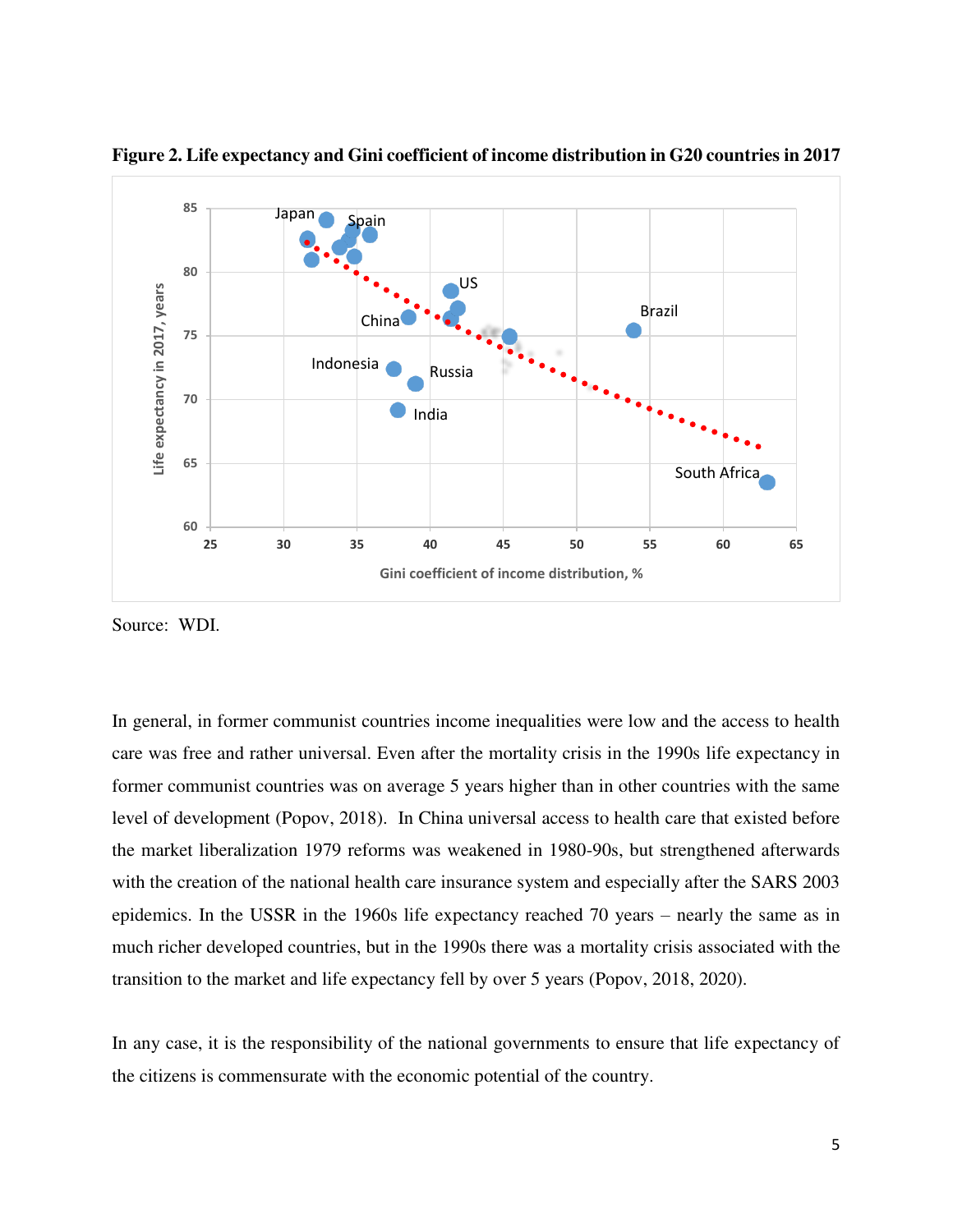**Second, countries have a responsibility to ensure that the health care system is efficient, i.e. that a certain level of health care spending results in the commensurate life expectancy.** As fig. 3 shows, there is a correlation between total health care spending as a  $\%$  of GDP and life expectancy, but South Africa, Saudi Arabia and the US are below the regression line, i.e. their health care spending produce worse results in extending life expectancy than in other countries. The reason is usually the same – health care spending is not distributed evenly among the population, so that the rich have better access to health care than the poor.

**Figure 3. Life expectancy in years and total health care expenditure as a % of GDP in 2017 in G20 countries** 



Source: WDI.

**Third, national governments have a responsibility to guarantee a certain minimal level of access to the health care system for all citizens irrespective of their income.** Fig. 4 shows the relationship between the share of government in total (public and private) health care spending and per capita income – generally the share of the government increases with the rise in per capita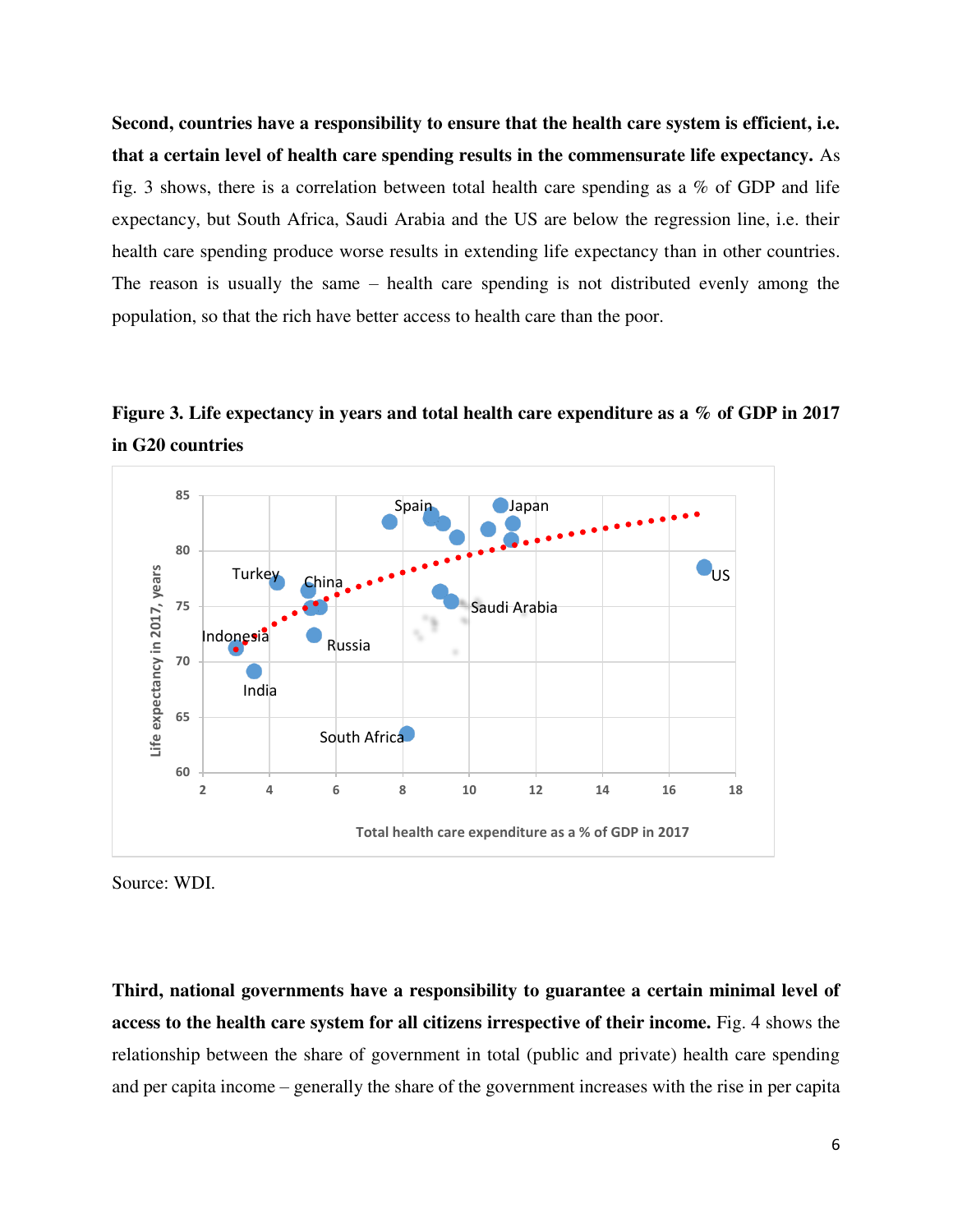income. But there are some outliers – in India, Brazil, South Korea, Saudi Arabia and the US the share of private financing is higher than in countries with similar level of economic development. For countries with the relatively even income distribution (South Korea, for instance) this pattern cannot not push life expectancy below the trend (fig. 1), but for other countries it decreases the efficiency of health care spending and lowers life expectancy. South Africa with one of the most uneven income distribution in the world (Gini coefficient exceeding 60%) is a case in point: over half of its relatively high (8% of GDP) health care spending comes from the government (fig. 3, 4) – better indicator, that in countries with similar income levels, but this is not enough to raise its life expectancy (only 64 years) to the level of the similar income per capita countries, such as Indonesia with life expectancy of 71 years (fig. 1).





Source: WDI.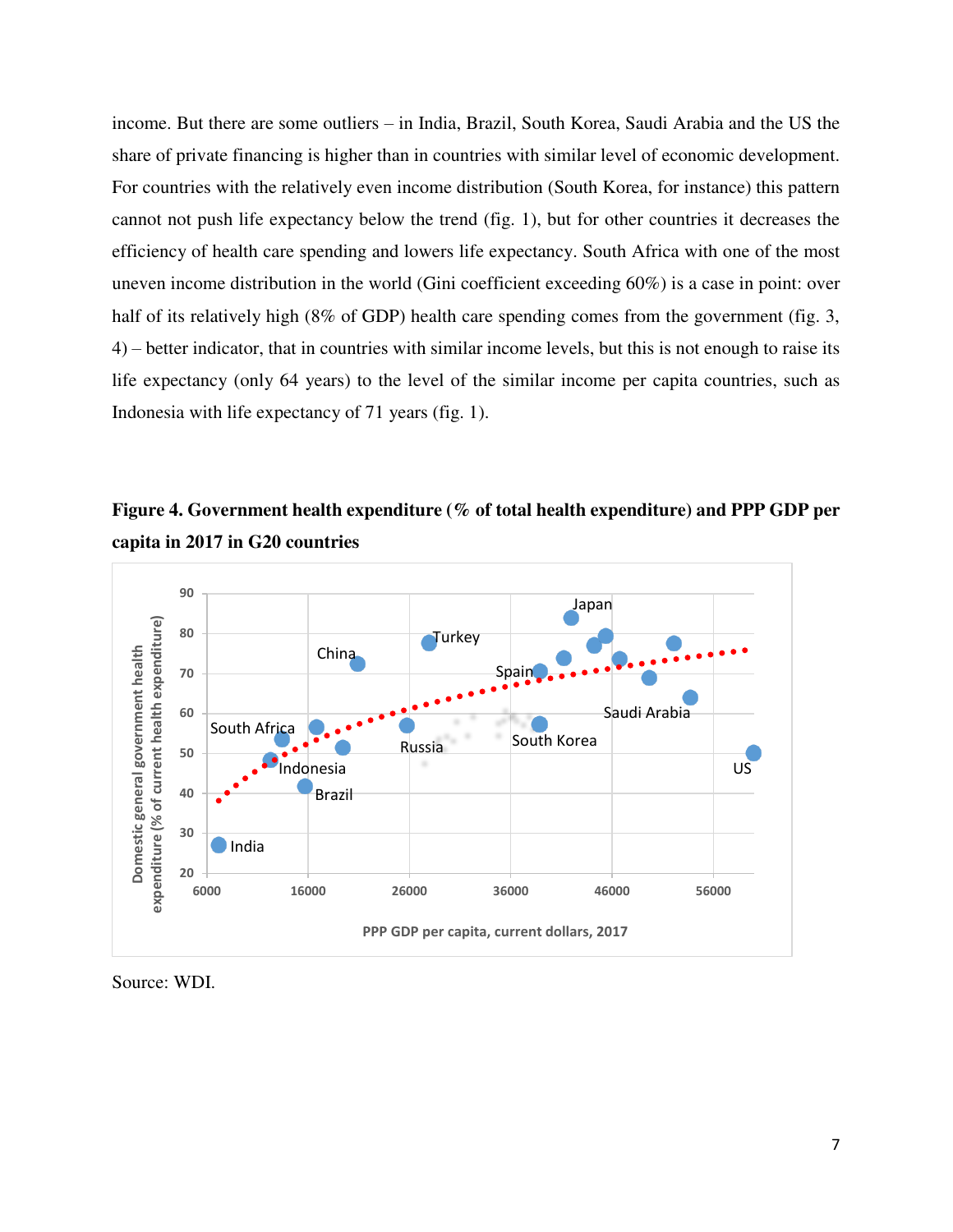**Finally, fourth, national governments should be ready and able to introduce quarantine and isolation of the infected individuals in case of epidemics**. At the time of writing (May 2020) the coronavirus pandemic is not over**,** the analysis of the relative performance of countries is yet to be completed, the lessons are yet to be derived, but as preliminary statistics suggests, death rates from COVID-19 differ between countries by two orders of magnitude – from several to several hundred per 1 million of inhabitants (fig. 5).

## **Figure 5. Death rate from COVID-19 per 1 million inhabitants by May 10, 2020 in G20 countries, log scale**



Source: Worldometers [\(https://www.worldometers.info/coronavirus/\)](https://www.worldometers.info/coronavirus/).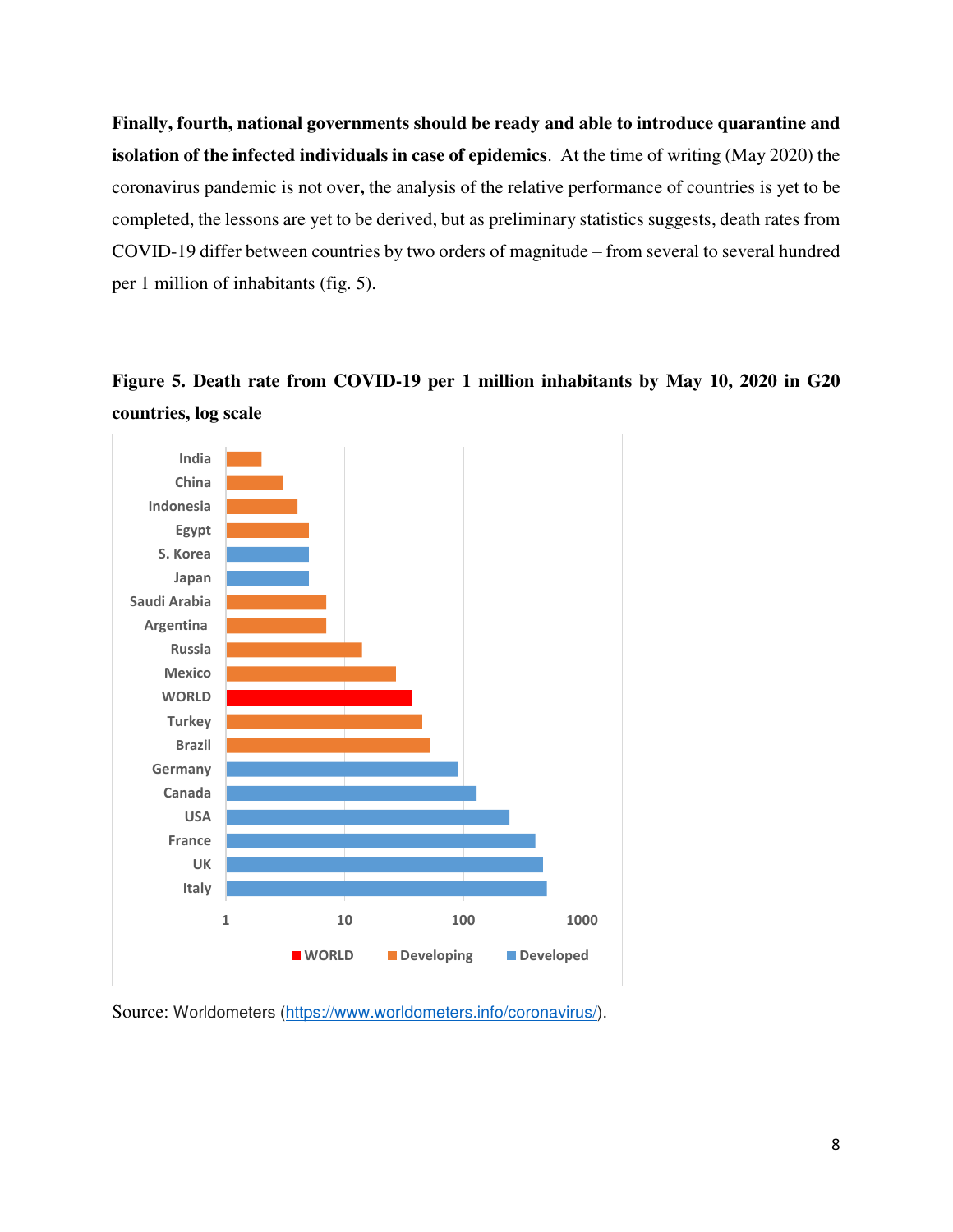Partly these differences are explained by statistical deficiencies: the higher the number of tests, the higher the number of infections and the higher the number of registered corona-deaths – that is why developed countries on average have higher corona death rates than developing. The final analysis should be possible when the information of monthly death rates by countries would be available, so that monthly 2020 rates could be compared with the rates for the same months of the previous years to compute excess deaths (MOMO, 2020).

But another likely explanation is the ability to carry out symptomatic tracking (even without testing) and isolation – here East Asian countries and MENA countries performed way better than most developed countries, where strict tracing, isolation, and lock down quarantine measures were often regarded as a violation of human rights.

#### **Conclusion**

On all four counts China performed so far way better than the US – its life expectancy is higher than in countries with similar per capita income and similar health care spending as a % of GDP, its government spending on health care is higher than in countries with same level of development, and its ability to contain epidemics via symptomatic tracking and isolation was really miraculous and surprised the whole world.

If there is a global benevolent social planner or even if the international community (UN, WHO) adopts R2P principles with respect to health care systems, China would deserve a lot of praise and a bonus, whereas the US performance would be considered substandard. This kind of comparison of relative performance will not have any legal consequences unless there are new international treaties and new powers are given to the UN and WHO. But it would impose important moral obligations on respective countries.

### **References**

EUROMOMO (2020). Graphs and maps ([https://www.euromomo.eu/graphs-and-maps\)](https://www.euromomo.eu/graphs-and-maps).